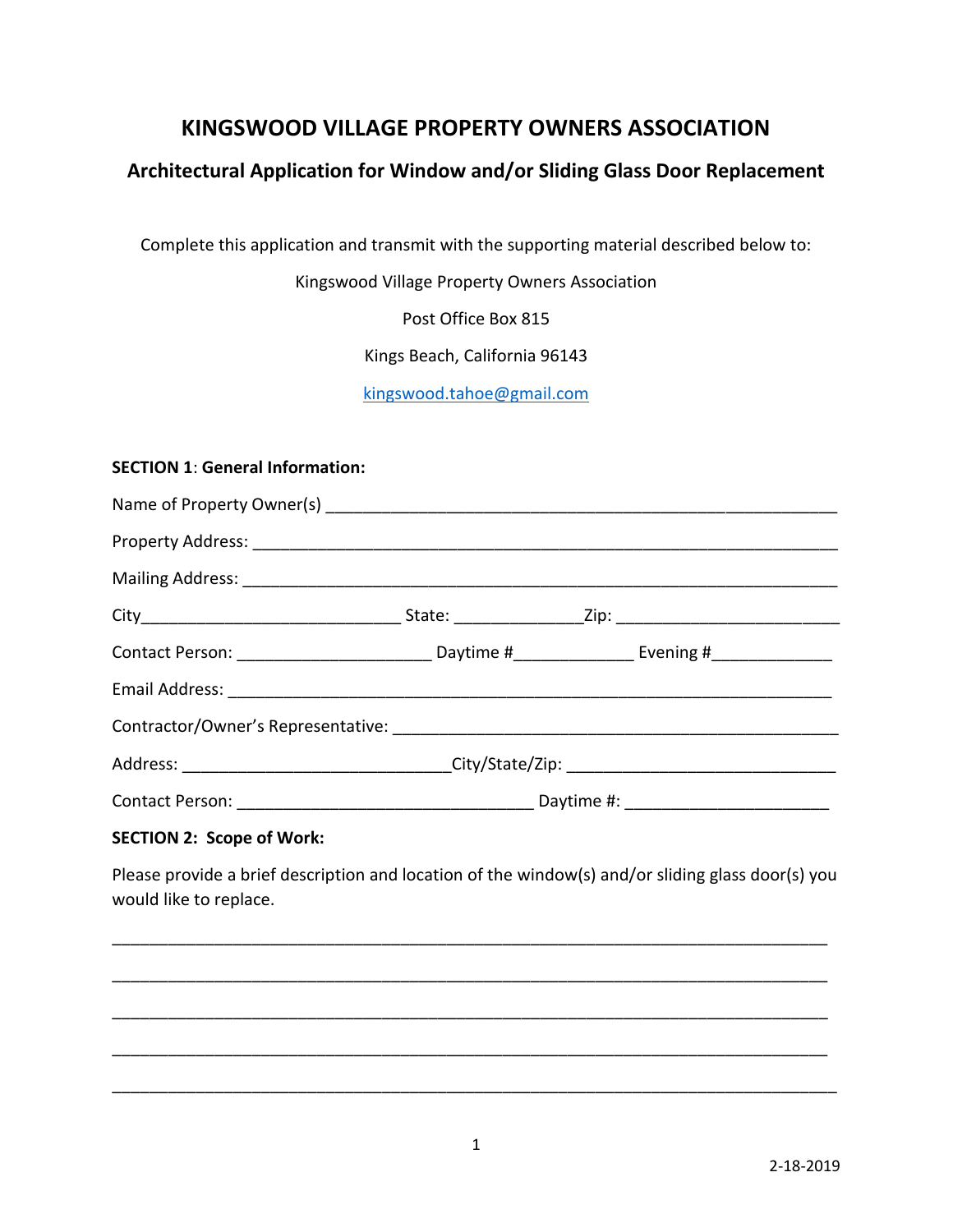### **SECTION 3: Submittal Materials:**

A\_\_\_\_\_ A description of the scope of work (above) and supporting documentation (as listed below). The Association will advise if further information is needed to complete your application. If further information is requested, the Association response time shall be extended on a day for day basis to allow time to review the additional information.

\_\_\_\_\_\_\_\_\_\_\_\_\_\_\_\_\_\_\_\_\_\_\_\_\_\_\_\_\_\_\_\_\_\_\_\_\_\_\_\_\_\_\_\_\_\_\_\_\_\_\_\_\_\_\_\_\_\_\_\_\_\_\_\_\_\_\_\_\_\_\_\_\_\_\_\_\_\_

\_\_\_\_\_\_\_\_\_\_\_\_\_\_\_\_\_\_\_\_\_\_\_\_\_\_\_\_\_\_\_\_\_\_\_\_\_\_\_\_\_\_\_\_\_\_\_\_\_\_\_\_\_\_\_\_\_\_\_\_\_\_\_\_\_\_\_\_\_\_\_\_\_\_\_\_\_\_

- B. Evidence the proposed installer is a licensed and insured contractor.
	- Proof of a minimum one (1) million dollar liability insurance or bond naming KVPOA as additionally insured.
	- Proof of workman's compensation insurance.
	- Proof of auto insurance for any company vehicle.
- C \_\_\_\_\_ Professionally drawn construction drawings. The drawings shall be to scale and should clearly show all elevations, extent of removal of trim and siding, assembly, and attachment to the building structure. The drawings are incorporated by reference and become part of your application. All other requirements that apply to the specific installation of a window or sliding glass door shall also be provided as defined in **Attachment A**.
- D. Photographs or brochure of the proposed replacement window(s) and/or sliding glass door(s).
- E.\_\_\_\_\_ A stamped-self-addressed envelope and an email address with which the Association can notify the applicant of the date the application was received.

Upon submission of an Architectural Application (or additional information as required by the Association whichever occurs latest), you will be notified of approval or disapproval within sixty (60) days of the latest date.

### **SECTION 4: Architectural Approval Preliminary Conditions**

### **Applicant understands and agrees that**:

1. No improvements shall commence until approved in writing by the Association. Failure to obtain the prior written approval of the Association may result in removal or modification of the unapproved improvement or change and owner will be responsible for any and all related costs.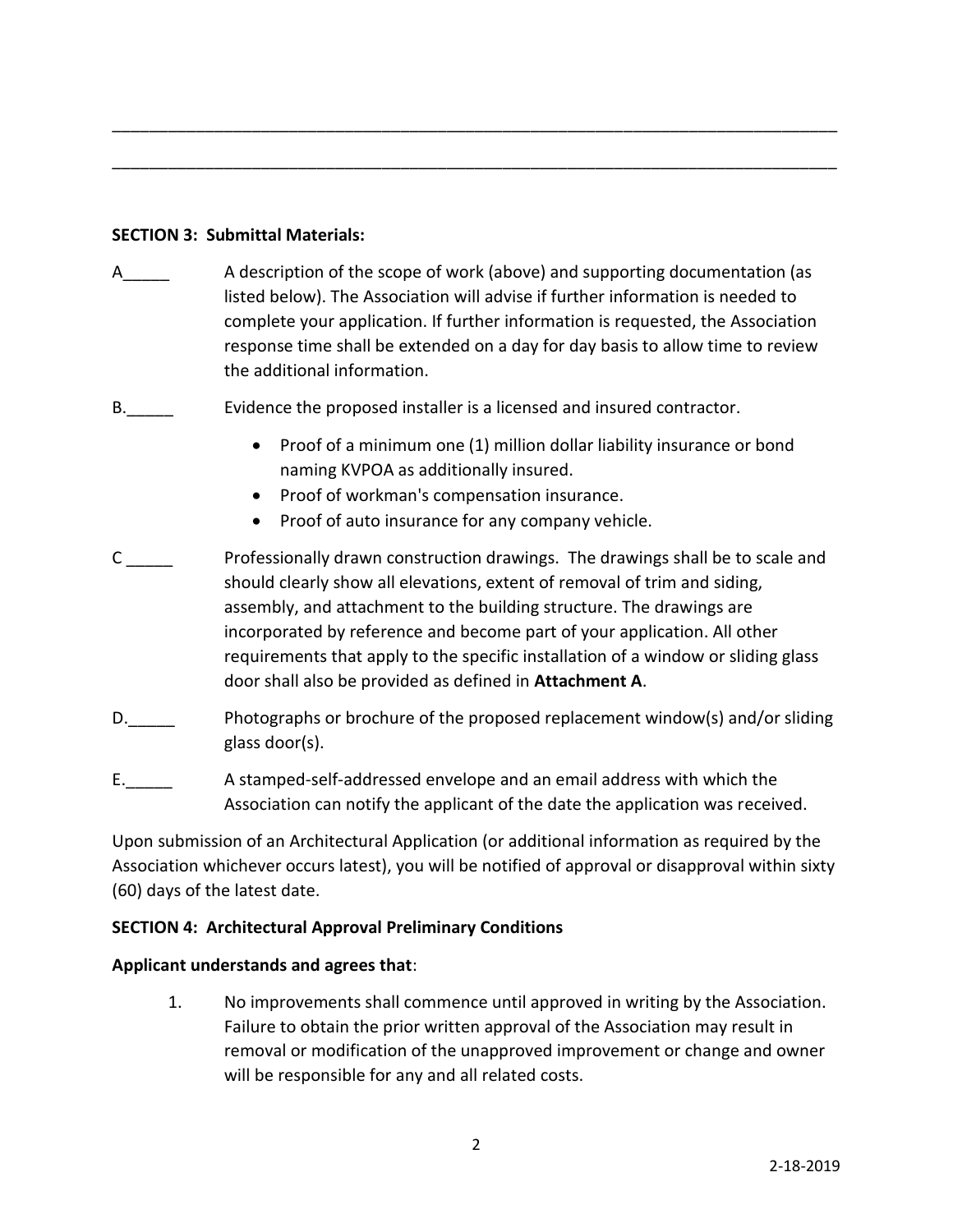- 2. Association approval does not constitute waiver of any requirements of applicable governmental agencies.
- 3. Association assumes no responsibility or acceptance of any technical or engineering specifications.
- 4. An oversight of an Association covenant, condition, restriction or rule does not constitute a waiver and must be corrected upon notice.
- 5. Equipment and materials may be located in common area immediately adjacent to Applicant's residence, for the time reasonably needed for completion of the project, subject to notice from Association that removal or relocation is necessary.
- 6. Streets may not be obstructed with objects that are hazardous to pedestrians. Items and building materials being used may not be stored in the streets, on the sidewalks, or on Common Area, except as Association may in writing approve.
- 7. Owners are responsible for obtaining necessary permits.
- 8. By approving the plan, the Association does not assume any responsibility or liability for any defect in construction of approved plans.
- 9. All improvements approved by the Association must be completed within one hundred eighty (180) days after approval. Failure to complete work within the prescribed period of time will cause the approval to be rescinded and resubmission will be required. Extenuating circumstances should be brought to the attention of the Association for Board approval.
- 10. Permitted work times: Weekdays 8:00 a.m. to 5:00 p.m.
- 11. Upon completion of improvements (within 30 days), Owner must submit a Notice of Completion and a copy of the signed final building inspection to the Association. The Association will then make its inspection to verify compliance with approved plans and specifications.
- 12. Owner is obligated to comply with all requirements set forth in this Application and understands that Owner is responsible for any damage, expense, attorneys' fees and costs which may be incurred by the Association in connection with this application or the work contemplated by the application.
- 13. Owner understands and agrees that notwithstanding Kingswood Village Property Owners Association's obligations under the Declaration of Covenants, Conditions and Restrictions Owners, conditions of approval for this Application include, and are not limited to the Owners agreement that they and all future owners of the subject property shall be responsible for all future maintenance, repair and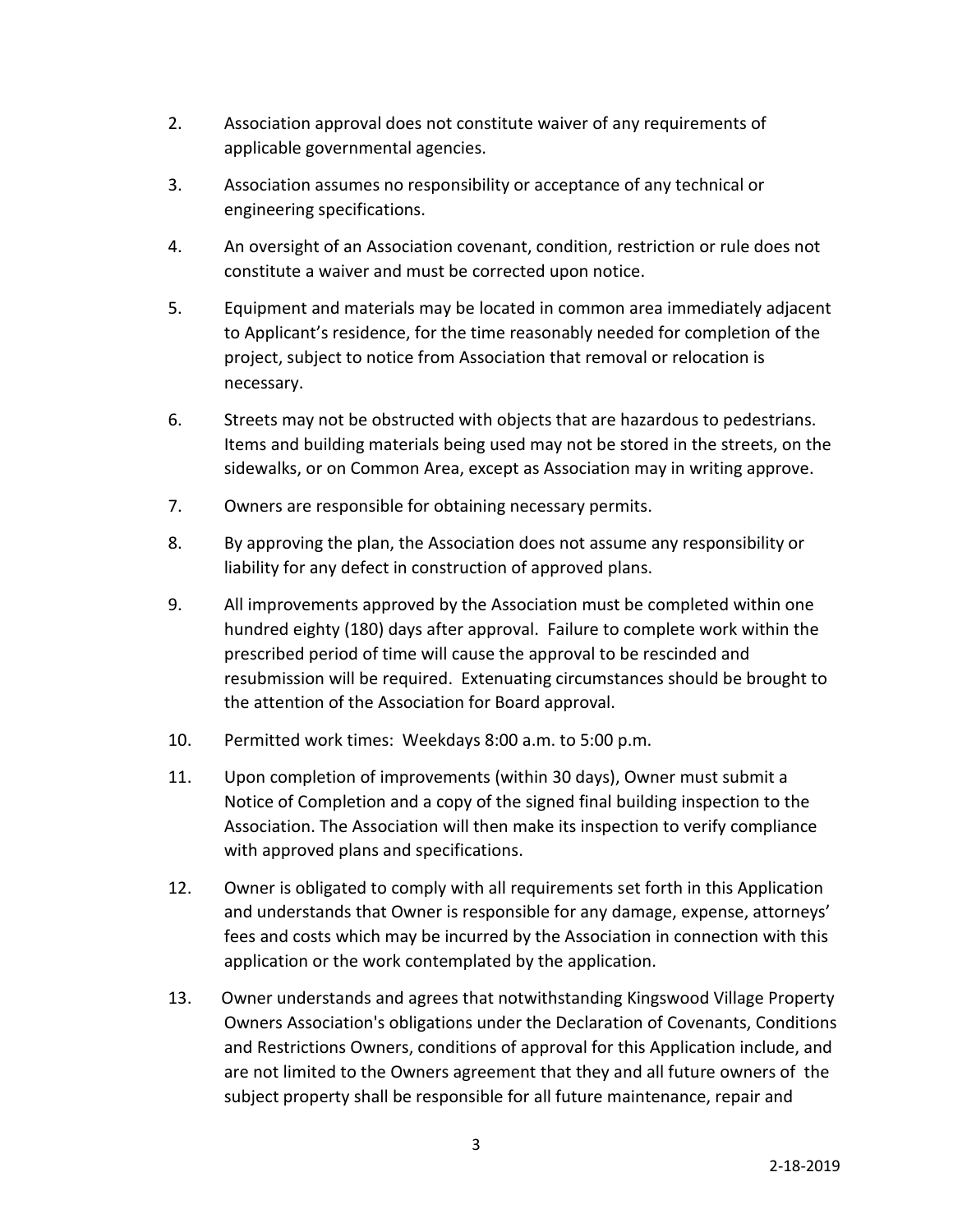replacement of the replaced window(s) and/or sliding glass door(s); they shall be responsible for any increased costs to maintain the exterior of their home resulting from the installation of the replacement window(s) and/or sliding glass door(s); and, they shall be responsible for the costs of repairing any damage resulting from defective replacement window(s) and/or sliding glass door(s) or the improper installation of the same.

I have read this Architectural Application on my own behalf and on the behalf of my co-owners, if any, and I agree to the terms and conditions of this Application. I further agree additional terms may be imposed as a condition of approval, including but not limited to the execution of a recorded document memorializing my and all future owners' financial responsibilities set forth in this Application.

| Proposed Completion Date: 2008. 2010. 2010. 2010. 2010. 2010. 2010. 2011. 2012. 2013. 2014. 2016. 2017. 2018. |
|---------------------------------------------------------------------------------------------------------------|
|                                                                                                               |
| Owner:                                                                                                        |
| (Print Name)                                                                                                  |
|                                                                                                               |
| Owner:                                                                                                        |

(Signature)

### **Notes for Use by Association and Architectural Committee**

\_\_\_\_\_\_\_\_\_\_\_\_\_\_\_\_\_\_\_\_\_\_\_\_\_\_\_\_\_\_\_\_\_\_\_\_\_\_\_\_\_\_\_\_\_\_\_\_\_\_\_\_\_\_\_\_\_\_\_\_\_\_\_\_\_\_\_\_\_\_\_\_\_\_\_\_\_

\_\_\_\_\_\_\_\_\_\_\_\_\_\_\_\_\_\_\_\_\_\_\_\_\_\_\_\_\_\_\_\_\_\_\_\_\_\_\_\_\_\_\_\_\_\_\_\_\_\_\_\_\_\_\_\_\_\_\_\_\_\_\_\_\_\_\_\_\_\_\_\_\_\_\_\_\_

\_\_\_\_\_\_\_\_\_\_\_\_\_\_\_\_\_\_\_\_\_\_\_\_\_\_\_\_\_\_\_\_\_\_\_\_\_\_\_\_\_\_\_\_\_\_\_\_\_\_\_\_\_\_\_\_\_\_\_\_\_\_\_\_\_\_\_\_\_\_\_\_\_\_\_\_\_

\_\_\_\_\_\_\_\_\_\_\_\_\_\_\_\_\_\_\_\_\_\_\_\_\_\_\_\_\_\_\_\_\_\_\_\_\_\_\_\_\_\_\_\_\_\_\_\_\_\_\_\_\_\_\_\_\_\_\_\_\_\_\_\_\_\_\_\_\_\_\_\_\_\_\_\_\_

\_\_\_\_\_\_\_\_\_\_\_\_\_\_\_\_\_\_\_\_\_\_\_\_\_\_\_\_\_\_\_\_\_\_\_\_\_\_\_\_\_\_\_\_\_\_\_\_\_\_\_\_\_\_\_\_\_\_\_\_\_\_\_\_\_\_\_\_\_\_\_\_\_\_\_\_\_

\_\_\_\_\_\_\_\_\_\_\_\_\_\_\_\_\_\_\_\_\_\_\_\_\_\_\_\_\_\_\_\_\_\_\_\_\_\_\_\_\_\_\_\_\_\_\_\_\_\_\_\_\_\_\_\_\_\_\_\_\_\_\_\_\_\_\_\_\_\_\_\_\_\_\_\_\_\_

\_\_\_\_\_\_\_\_\_\_\_\_\_\_\_\_\_\_\_\_\_\_\_\_\_\_\_\_\_\_\_\_\_\_\_\_\_\_\_\_\_\_\_\_\_\_\_\_\_\_\_\_\_\_\_\_\_\_\_\_\_\_\_\_\_\_\_\_\_\_\_\_\_\_\_\_\_\_

\_\_\_\_\_\_\_\_\_\_\_\_\_\_\_\_\_\_\_\_\_\_\_\_\_\_\_\_\_\_\_\_\_\_\_\_\_\_\_\_\_\_\_\_\_\_\_\_\_\_\_\_\_\_\_\_\_\_\_\_\_\_\_\_\_\_\_\_\_\_\_\_\_\_\_\_\_\_

\_\_\_\_\_\_\_\_\_\_\_\_\_\_\_\_\_\_\_\_\_\_\_\_\_\_\_\_\_\_\_\_\_\_\_\_\_\_\_\_\_\_\_\_\_\_\_\_\_\_\_\_\_\_\_\_\_\_\_\_\_\_\_\_\_\_\_\_\_\_\_\_\_\_\_\_\_\_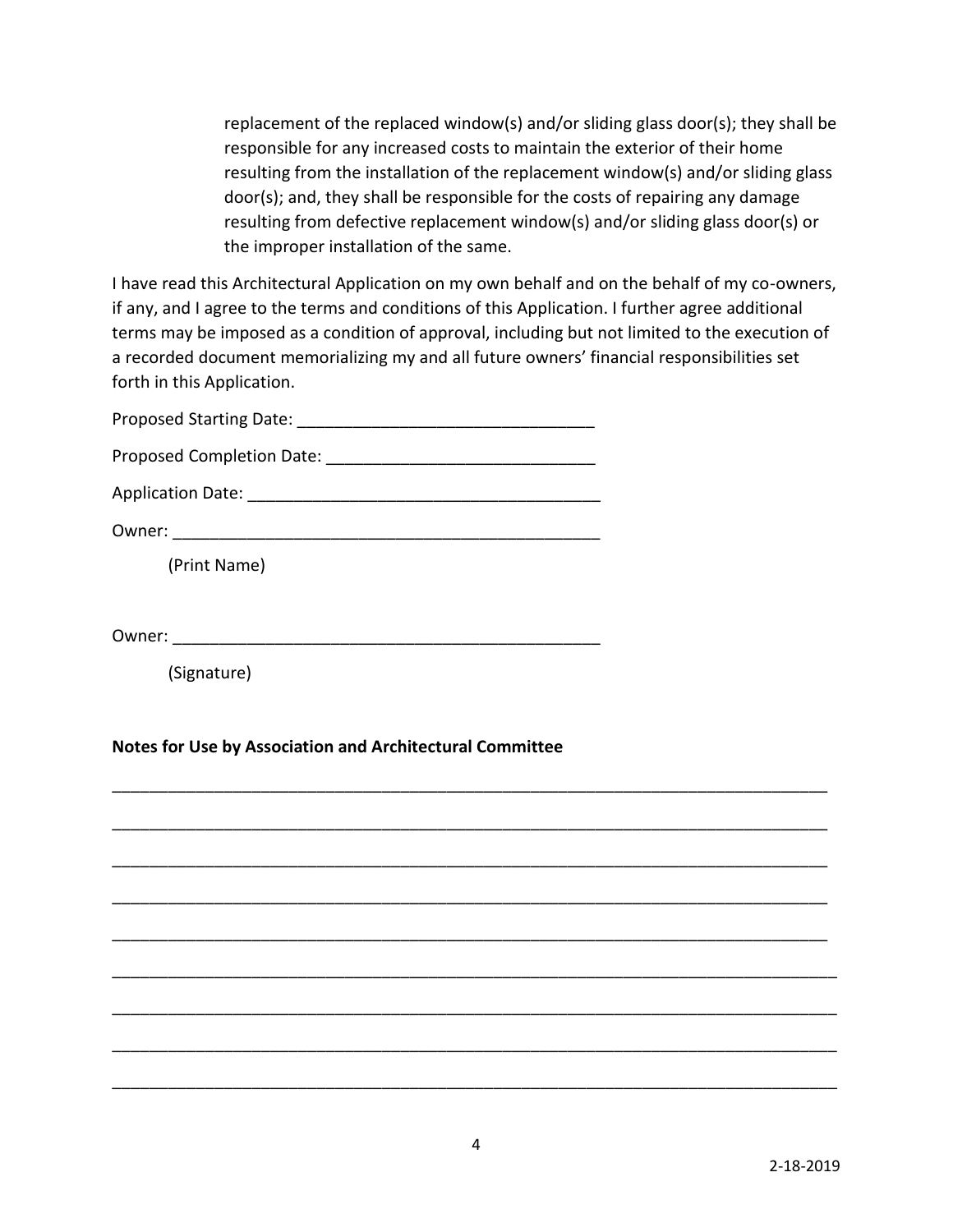[ ] Application Denied for the following reasons:

[ ] Application Approved with the following additional terms and conditions:

**KVPOA Architectural Committee** 

Architectural Committee Chair

**KVPOA Architectural Committee** 

 $\overline{\phantom{a}}$